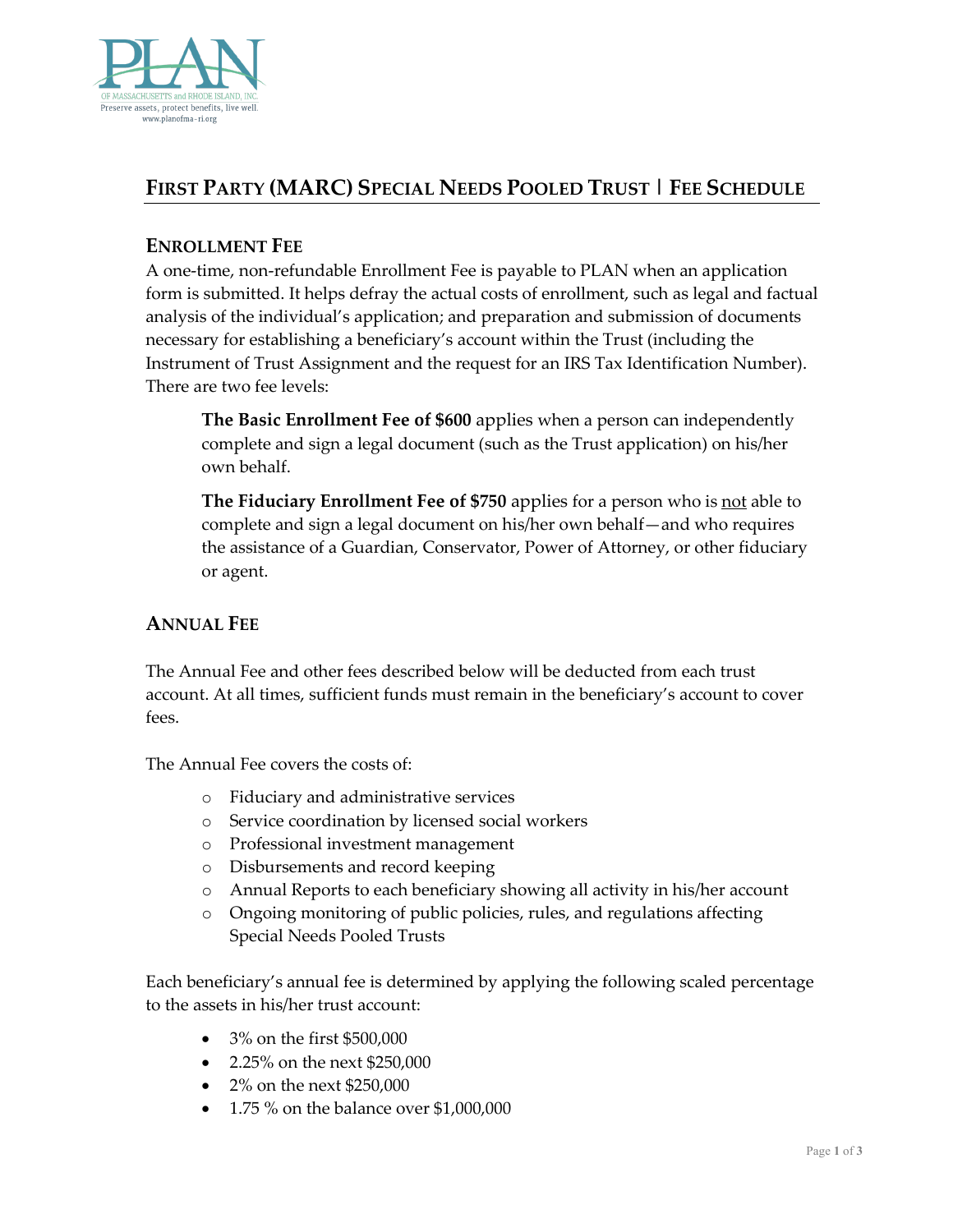

As example, the annual fees for an account with a balance of \$50,000 would total approximately \$1,500—

- \$3,000 on an account with a balance of \$100,000
- \$7,500 on an account with a balance of \$250,000

In seeking to make our services more accessible, PLAN has been able to waive minimum fees for many quarters. We revisit this fee reduction initiative quarterly.

## **TAX PREPARATION FEE (ANNUAL)**

Each year, there is an additional \$217 fee for preparing and filing the Federal and State Fiduciary Income Tax Return and for producing a "Beneficiary Information Tax Letter" (also known as a Grantor Letter). This document is delivered to the tax beneficiary or designated representative and used for his/her personal income tax statement. This is subject to change year to year.

## **AGENCY REPORTING-OF-ACCOUNT FEE**

A person who receives public benefits (SSI or Medicaid) must report his/her enrollment in the MARC Trust to the appropriate public agency; and the trust beneficiary should anticipate a cost for preparing and submitting this mandatory report. The beneficiary may ask his/her legal counsel to handle this report, and pay the counsel's fee. Or the beneficiary may ask PLAN to handle the report—in which case a fee will be billed to his/her account.

## **LEGAL ACTION ASSESSMENTS**

On rare occasions, PLAN may incur costs for defending claims against the Trust or for other legal actions involving the Trust; these may include attorney fees and other costs associated with the legal action. In those circumstances—and in PLAN's sole discretion—special fees will be billed either to all Trust accounts on a *pro rata* basis or exclusively to the individual trust account(s) affected by the legal action.

## **CLOSING COSTS AND CLOSING-RELATED TAX PREPARATION FEES**

When a MARC trust beneficiary dies or a beneficiary's account balance falls to an amount that is insufficient to cover costs and fees, PLAN will begin to close the trust account. The low balance benchmark is \$1,800, and it reflects the costs and fees that come due at the closing of a MARC trust account. These costs and expenses will be deducted from the beneficiary's account and include: